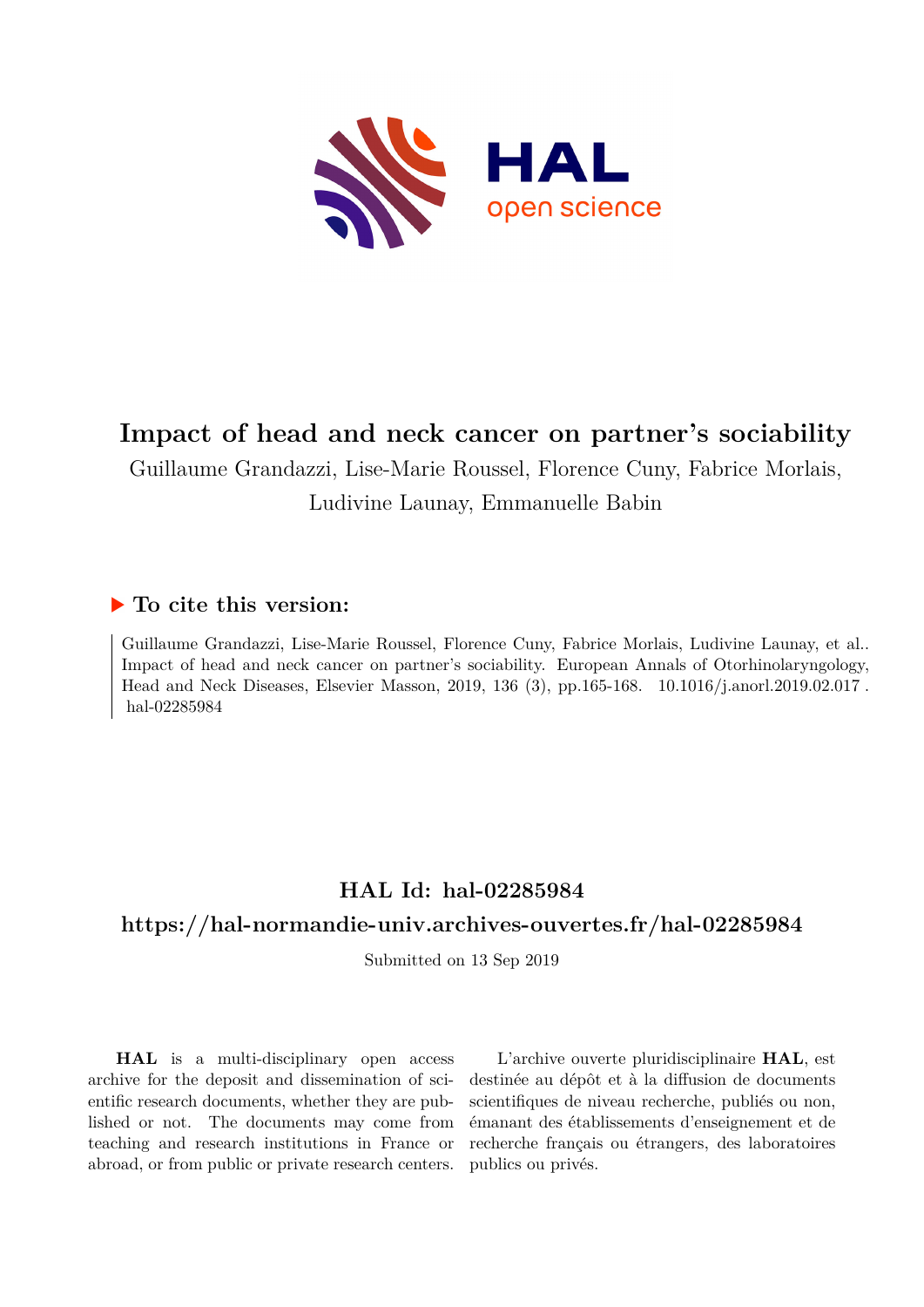Grandazzi G., Roussel L.-M., Cuny F., Morlais F., Launay L., Babin E., « Impact of head and neck cancer on partner's sociability », *European Annals of Otorhinolaryngology, Head and Neck diseases*, Vol. 136, n°3, 2019, p. 164-168. DOI: 10.1016/j.anorl.2019.02.017

## **Impact of head and neck cancer on partner's sociability**

## **Abstract**

### **Introduction**

"Sociability" is defined as the range of experiences linking the subject to others. This is the first study to focus specifically on the impact of head and neck cancer on the sociability of patients' partners.

#### **Method**

Data were collected via a dedicated questionnaire sent to patients' partners. The main endpoint was partner's self-assessment of the impact of the patient's disease on the partner's everyday life. The impact on sociability was analyzed with respect to: the circle of friends (friendship environment), unknown environment, known outside environment, necessary environment, and solitary activities.

#### **Results**

Two hundred and seventy partners responded. Their everyday activities were impacted by the patient's disease in 71.5% of cases. The friendship environment was badly affected in 46.4% of cases. The unknown environment was affected in 44.0% of cases. Social practices related to the known outside environment were affected in 67.8% of cases, and the necessary environment in 26.0%; the number of solitary activities increased in 35.6% of cases. Social impact on patients' partners was thus considerable.

## **Keywords**

Head and neck neoplasms, Quality of life, Partner, Sociology, Sociability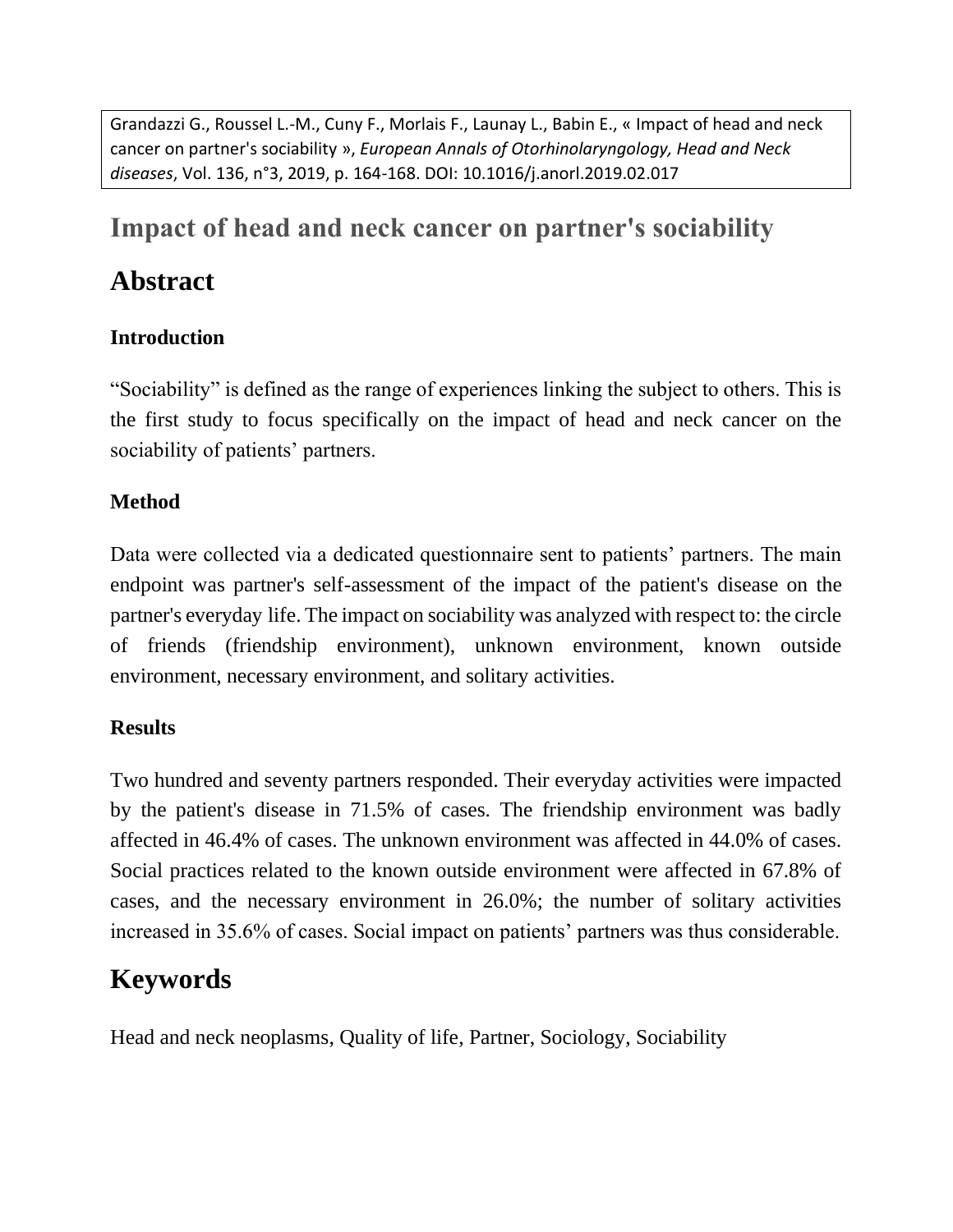# **1. Introduction**

Sociology is defined as the analysis of social organization and the study of the individual in society [1]. The field is thus very large, ranging from the economy to politics and human sciences. It also concerns the organization of health care [2], [3] and the impact of disease on the quality of life of patients [4] and their family and friends [5].

Impairment of quality of life [6] is especially severe in the ENT sphere due to disorders of communication [7] and swallowing [8] and esthetic blemish [9].

No studies, however, have specifically focused on impact in terms of sociability, which is another field of study in sociology. Sociability is defined as the range of experiences linking the subject to others [10]. It is studied in terms of five distinct environments: circle of friends (friendship environment), solitary environment, known environment, unknown environment, and necessary environment [\[10\].](https://www-sciencedirect-com.gate2.inist.fr/science/article/pii/S1879729619300420?via%3Dihub#bib0175)

The questionnaires most often used in ENT are the EORTC QLQC30 and its specific head-and-neck H&N35 module [11], but these deal only partially with disease impact on sociability: 12 out of the 65 questions have this focus. The solitary environment is not assessed and the others only partially. Moreover, these questionnaires apply to the patients but not to his or her partner.

There are no specific validated questionnaires assessing subjects' sociability.

The aim of the present study was to assess the impact of head-and-neck cancer on the sociability of the patient's partner, by means of a dedicated questionnaire.

# **2. Material and Method**

### **2.1. Population**

The study included partners of patients with squamous cell carcinoma of the larynx, hypopharynx, oropharynx or oral cavity, managed between January 1, 2008 and December 31, 2010 in 4 French administrative areas (Calvados, Manche, Nord, and Somme) according to tumor registry data.

Patients (and their partners) with other tumor locations, other serious disease, second head and neck location or recurrence were excluded.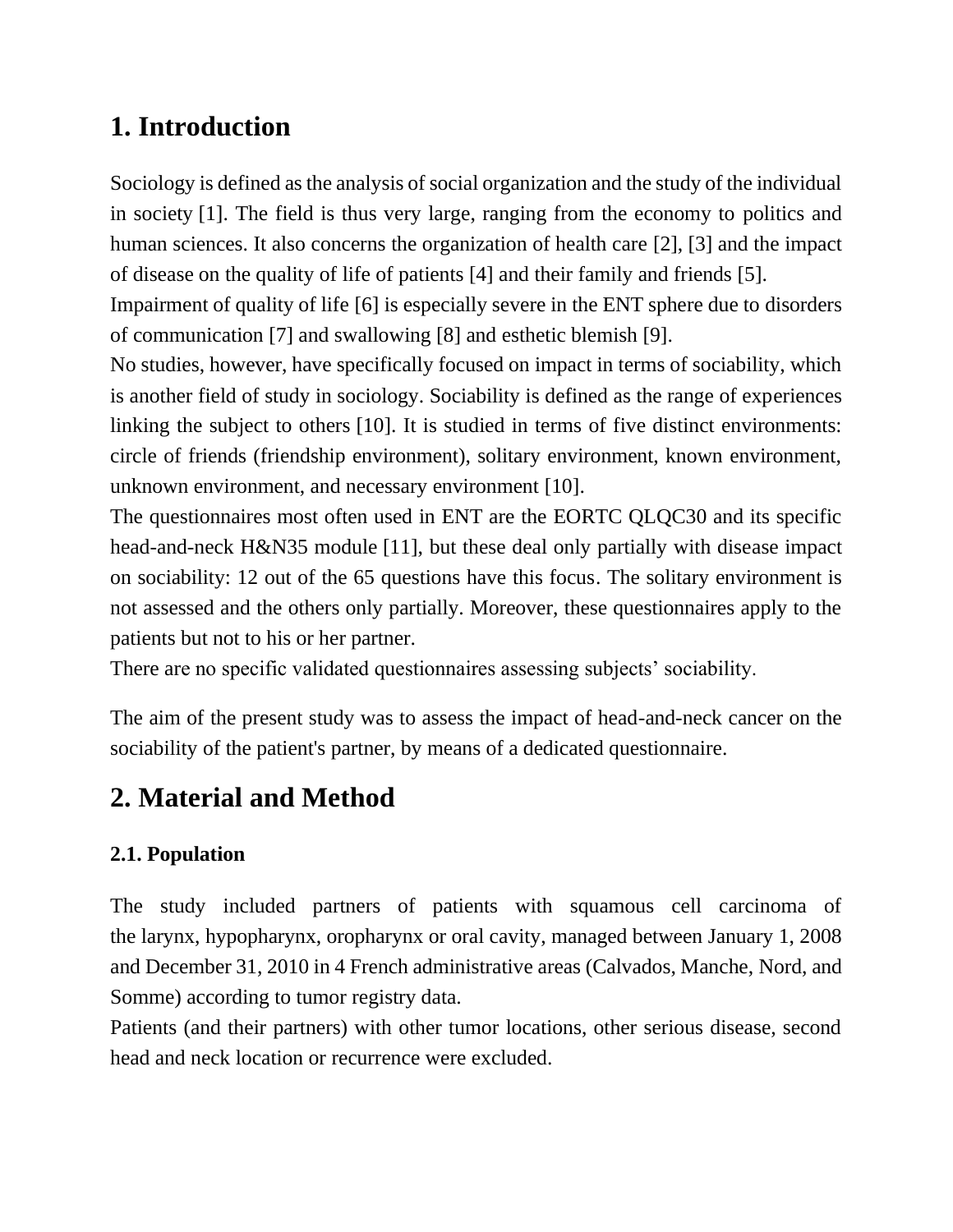The partners of the selected patients were mailed a questionnaire assessing their social relations 1 month after treatment initiation. Only responses received within 12 months of treatment initiation were included for analysis. Patients' and partners' [informed](https://www-sciencedirect-com.gate2.inist.fr/topics/medicine-and-dentistry/informed-consent)  [consent](https://www-sciencedirect-com.gate2.inist.fr/topics/medicine-and-dentistry/informed-consent) was collected at the same time.

Disease characteristics (tumor stage, location, type of treatment) were collected from the tumor registry. TNM stages were dichotomized as early (stages I and II) or advanced (stages III and IV). Locations were classified as supra- or infra-hyoid (Table 1). Treatments were classified as surgery, radiation therapy, or chemotherapy/palliative. Cases in which the patient's partners considered the esthetic sequelae to be serious were noted.

| <b>Variables</b>                          | $N$ (number)   | % (percentage) |
|-------------------------------------------|----------------|----------------|
| Disease characteristics                   |                |                |
| Location                                  |                |                |
| Supra-hyoid                               | 156            | 57.8           |
| Sub-hyoid                                 | 114            | 42.2           |
| <b>Stage</b>                              |                |                |
| $I-II$                                    | 97             | 35.9           |
| $III - IV$                                | 173            | 64.1           |
| <b>Treatment</b>                          |                |                |
| <b>Surgery</b>                            | 113            | 41.9           |
| Primary or adjuvant radiation therapy     | 212            | 78.5           |
| Palliative care or exclusive chemotherapy | 58             | 21.5           |
| <b>Partner characteristics</b>            |                |                |
| Age                                       |                |                |
| $< 60$ years                              | 165            | 61.1           |
| $\geq 60$ years                           | 103            | 38.2           |
| <b>Missing data</b>                       | $\overline{2}$ | 0.7            |
| <b>Gender</b>                             |                |                |
| <b>Male</b>                               | 34             | 12.6           |
| Female                                    | 236            | 87.4           |

Table 1. Characteristics of patients and partners.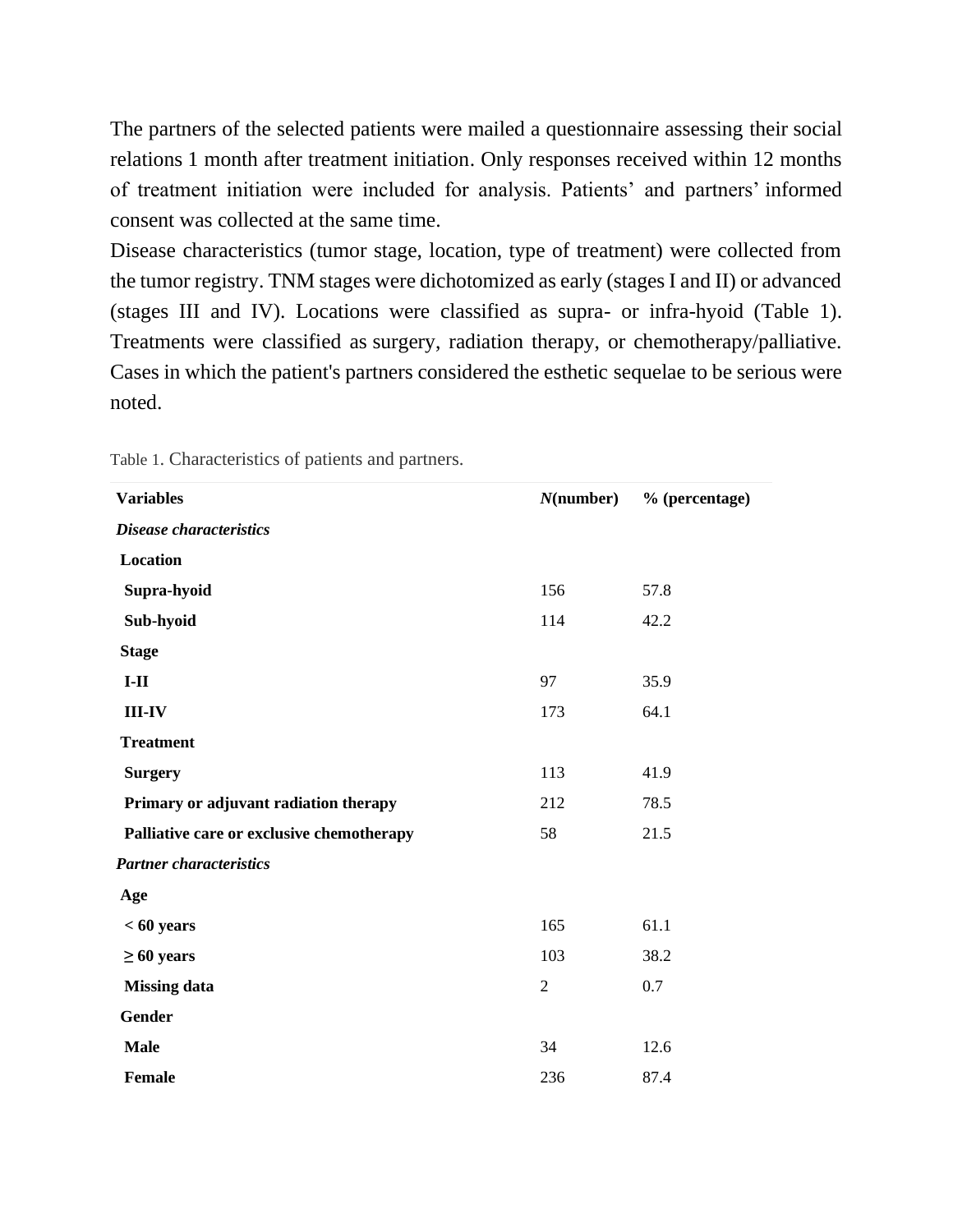| <b>Variables</b>                                 | $N$ (number) | % (percentage) |
|--------------------------------------------------|--------------|----------------|
| Occupation                                       |              |                |
| <b>None</b>                                      | 127          | 47.0           |
| In work                                          | 140          | 51.9           |
| <b>Missing data</b>                              | 3            | 1.1            |
| Cumulative monthly income of partner and patient |              |                |
| $≤$ €1,099                                       | 61           | 22.6           |
| > €1,099                                         | 173          | 64.1           |
| <b>Missing data</b>                              | 36           | 13.3           |

Data were also collected, from the questionnaire, for the partner's age, gender, occupation, and income (Table 1).

The study protocol had institutional review board approvals.

#### **2.2. Endpoints**

The main endpoint was disease impact on daily life as assessed by the partner.

To assess sociability, 5 environments were distinguished, with the following groups of questions:

- questions on the friendship environment: friends, family members and members of the close environment;
- questions on the unknown environment: trips to unknown places, involving strangers;
- questions on the known environment: trips to known places, but in presence of strangers;
- questions on the necessary environment: relations within the couple;
- and questions on the solitary environment: activities of the partner alone, including work.

The partner's subjective level of information about the patient's health status and somatic impact (sleep disorder) were also assessed.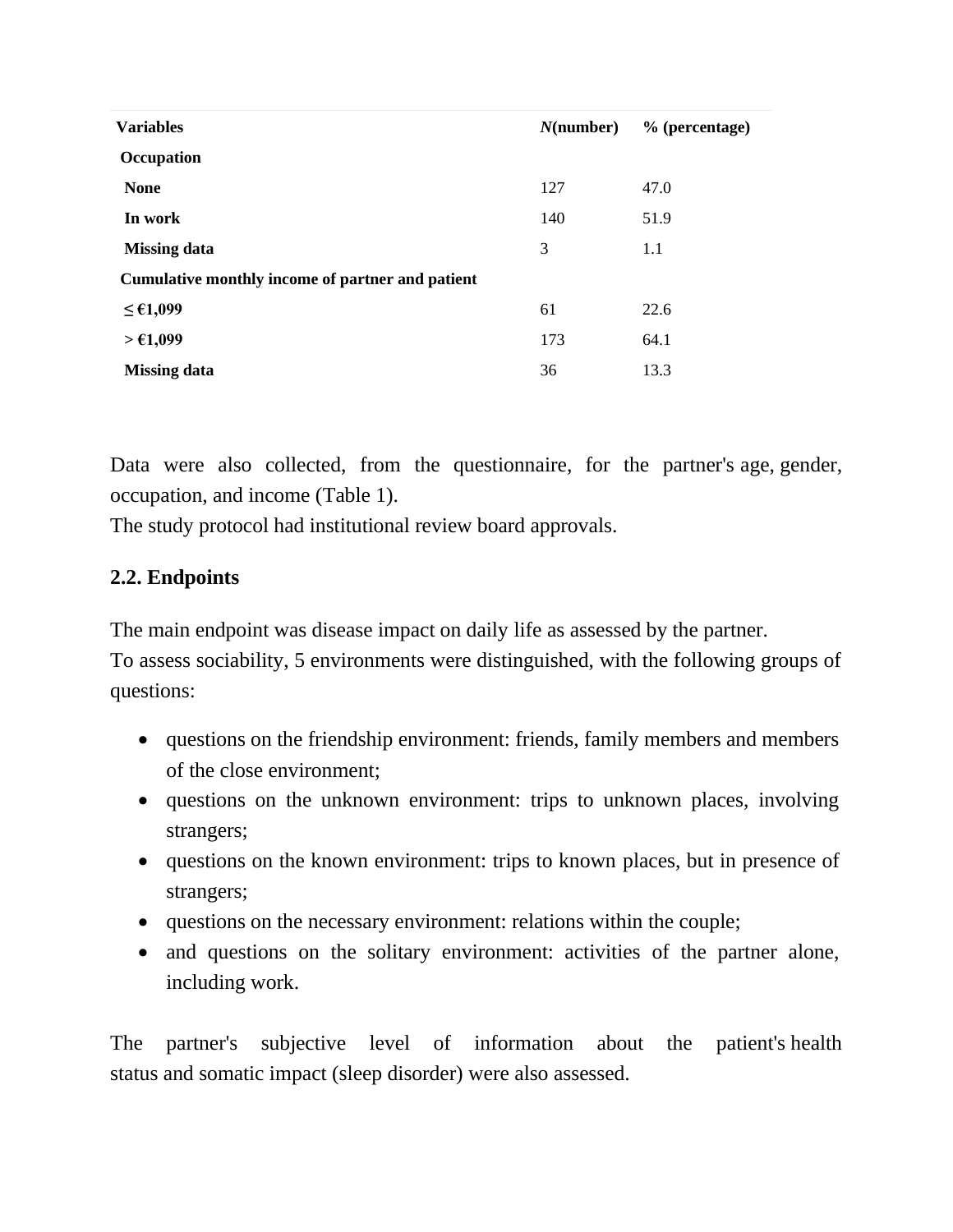#### **2.3. Statistics**

The main endpoint (disease impact on partner's daily life), satisfaction with information received ("satisfied" versus "dissatisfied"), and somatic impact (sleep disorder) were reported as percentages.

The other questions were scored  $-1$  to  $+1$ : i.e., decrease or increase in frequency or quality of the activity in question. Increased frequency corresponded to increased sociability and decreased frequency to decreased sociability, except for solitary activities (reading and watching TV), where the contrary was the case and increased frequency (decreased sociability) was scored − 1 and decreased frequency (increased sociability)  $+1$ . Zero scores indicated no change: "like before", "the same", "no change".

Non-responses were also scored 0, presuming that the partner felt unconcerned by the activity in question and had probably not changed behavior.

For each environment, deterioration was expressed as a percentage.

Univariate analysis was performed with logistic regression, with a significance threshold of 5%, to assess the impact of the various factors (income, treatment type, gender, age, occupation, tumor location, partner's sleep disorder, disfigurement considered to be important) on the probability of deterioration in the five environments.

Analysis used SAS® software version 9.3.

### **3. Results**

#### **3.1. Population**

The questionnaire was mailed to partners of 1,525 eligible patients. Two hundred and seventy responded and were included for analysis (Fig. 1).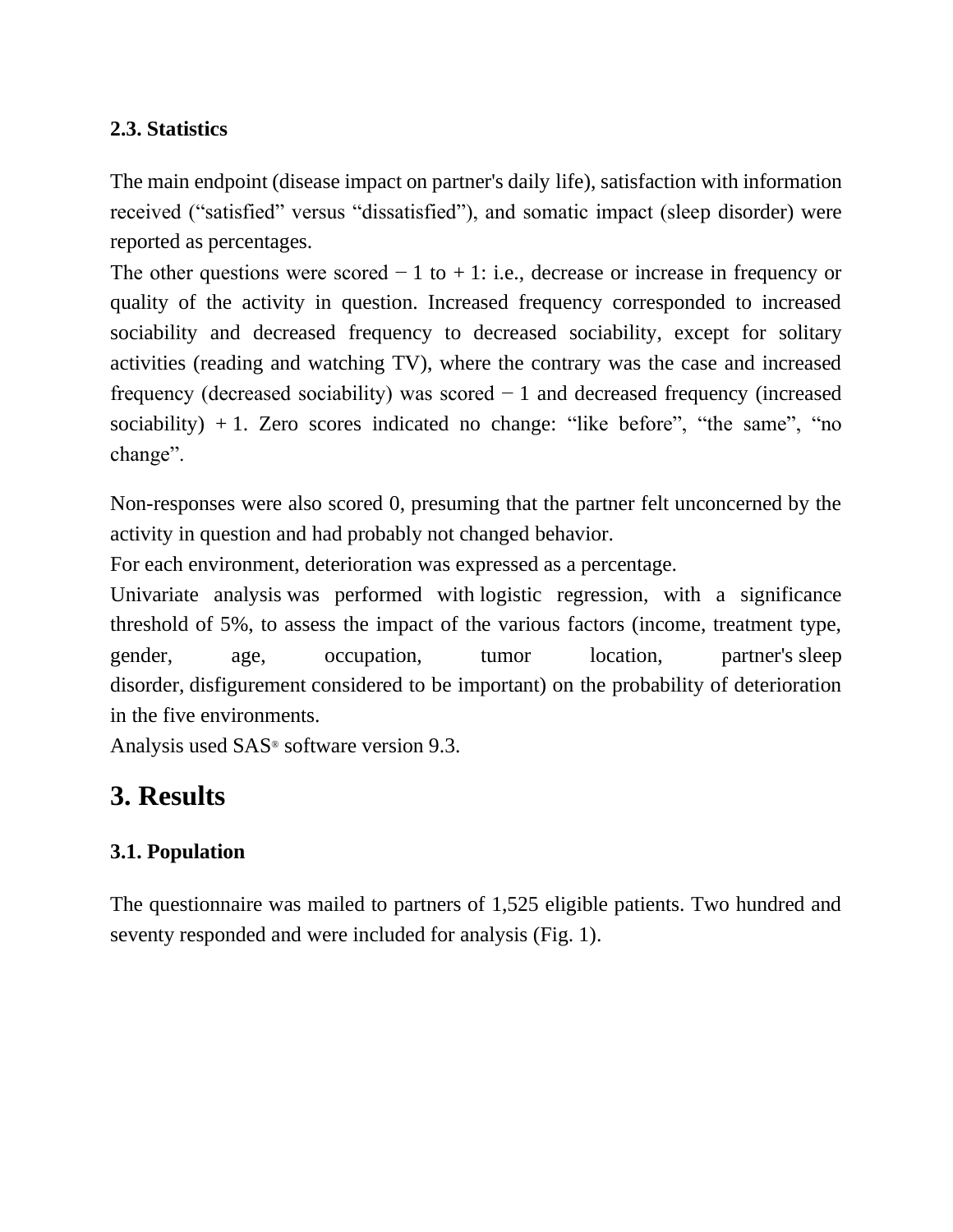

Fig. 1. Study population flowchart.

Respondents comprised 236 women and 34 mean, 61.1% of whom were under 60 years of age. Most (51.9%) were in work at the time of study, with cumulative income for the couple exceeding the statutory minimum of  $\epsilon$ 1,099 in 64.1% of cases (Table 1). Tumor stage was advanced in 64.1% of cases, requiring surgery in 41.9% (Table 1). Disfigurement was considered important in 41.9% of cases.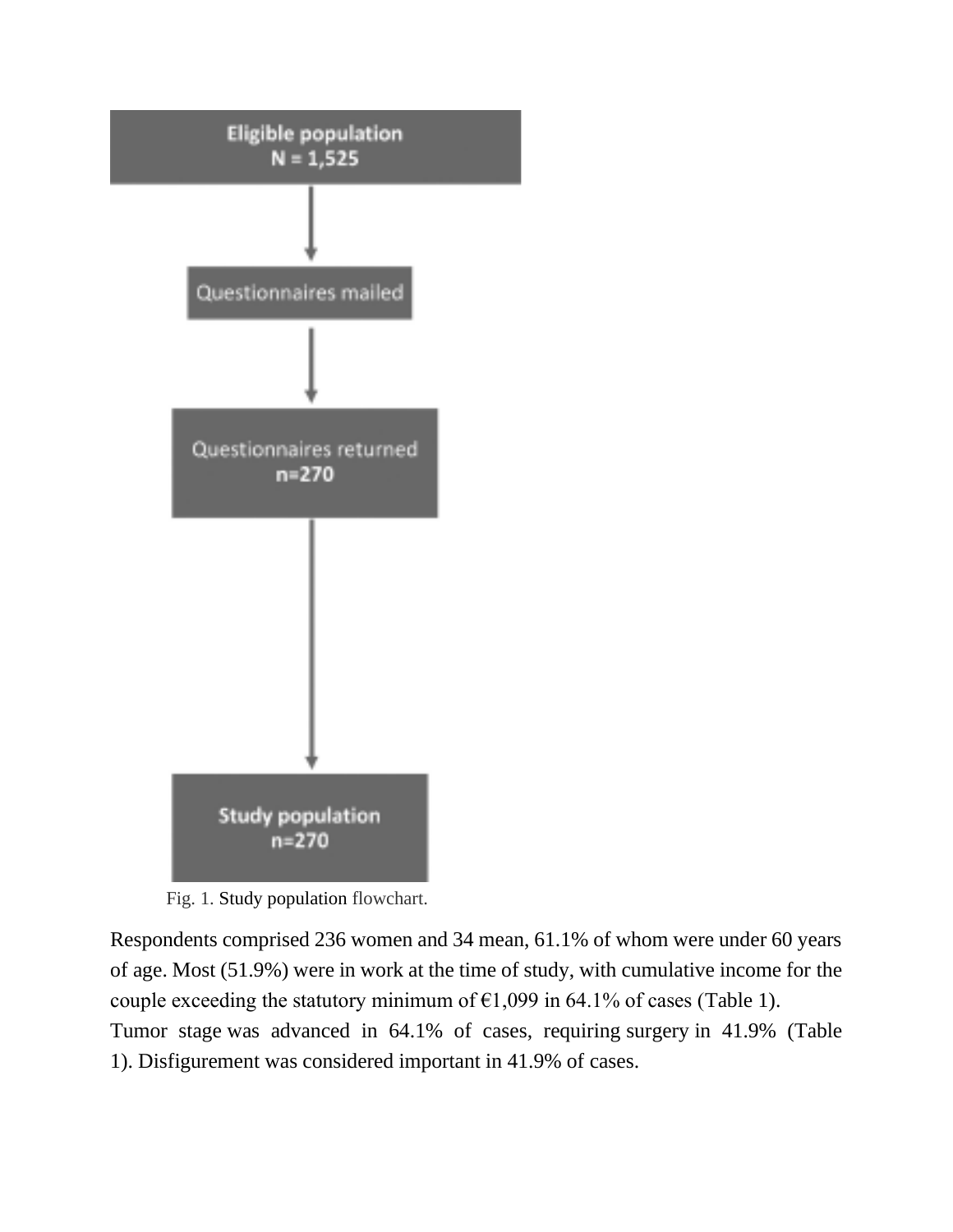#### **3.2. Main endpoint**

Partners considered their daily activities to be impacted by the patient's disease in 71.5% of cases.

#### **3.3. Friendship environment**

The friendship environment was considered to be impaired in 46.4% of cases.

Impairment was significant in case of advanced tumor  $OR = 1.88$  [1.13– 3.13], *P* <0.05), of important disfigurement (OR = 1.75 [1.07–2.85], *P* < 0.05) or of radiation therapy (OR = 2.46 [1.31–4.60],  $P < 0.01$ ).

Impairment was also significant when joint monthly income exceeded  $\epsilon$ 1,099  $(OR = 2.34 [1.26-4.35], P < 0.01)$  or when the partner was male ( $P < 0.05$ ).

Partners' sleep disorder also significantly impaired the friendship environment  $(OR = 3.26$  [1.82–5.82],  $P < 0.001$ ).

The other factors were not significantly associated.

#### **3.4. Unknown environment**

Nearly half of the partners (44.0%) reported impact on the unknown environment.

Partners of patients undergoing radiation therapy reported significant impairment (OR = 2.02 [1.09–3.75], *P* < 0.05).

Partners' sleep disorder also significantly impaired the unknown environment  $(OR = 2.41$  [1.36–4.25],  $P < 0.01$ ).

The other factors were not significantly associated.

#### **3.5. Known environment**

Social practices in the known outside environment were reduced for 67.8% of partners.

Partners of patients undergoing radiation therapy reported significant impairment  $(OR = 2.06$  [1.13–3.74],  $P < 0.05$ ).

Partners' sleep disorder also significantly impaired the known environment ( $OR = 1.95$ )  $[1.11–3.43]$ ,  $P < 0.05$ ).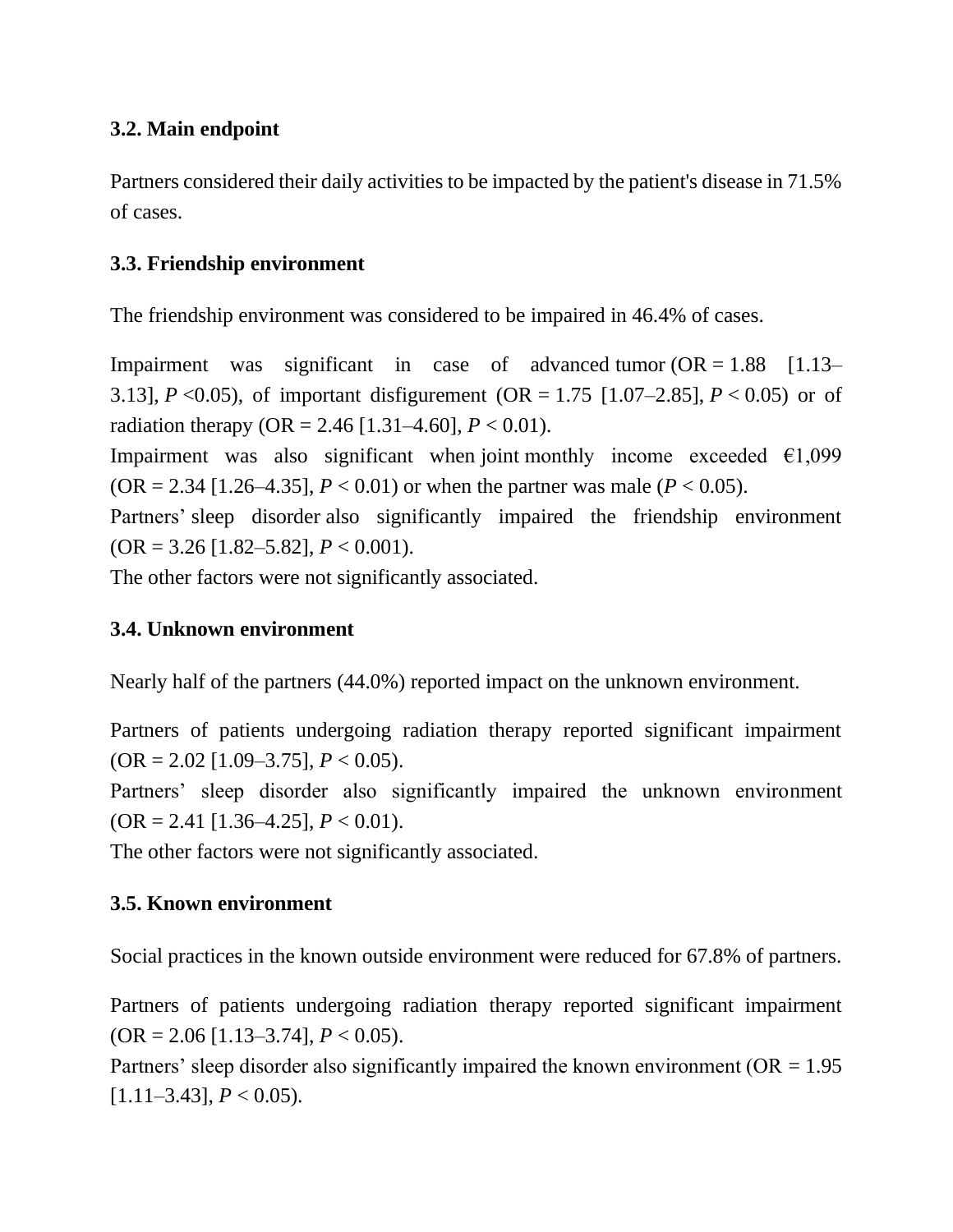The other factors were not significantly associated.

#### **3.6. Necessary environment**

The necessary environment was impacted for 26.0% of partners.

Partners of patients undergoing radiation therapy reported significant impairment (OR = 2.20 [1.02–4.75], *P* < 0.05).

Partners' sleep disorder also significantly impaired the necessary environment  $(OR = 2.12$  [1.08–4.16],  $P < 0.05$ ).

The other factors were not significantly associated.

#### **3.7. Solitary environment**

The number of solitary activities was unchanged for 64.4% of partners and increased for 35.6%.

Partners of patients with important disfigurement showed significant increase in solitary activities (OR =  $1.68$  [1.01–2.78],  $P < 0.05$ ).

There was significant increase in solitary activities for partners with joint income equal to or exceeding the statutory minimum (OR = 1.99 [1.03–3.83],  $P < 0.05$ ) or aged  $\geq 60$ years at the patient's diagnosis( $OR = 2.36$  [1.37–4.07],  $P < 0.01$ ).

The other factors were not significantly associated.

#### **3.8. Information and somatic impact**

More than three-quarters of the partners (77.1%) reported being well informed about the patient's illness. A total of 68.1% had sleep disorder.

# **4. Discussion**

A total of 71.5% of partners considered that their daily activities were impacted by the patient's disease. All aspects of sociability were affected for at least a quarter of them.

The quality of life of partners of patients with head and neck cancer is known to deteriorate after the diagnosis [12], [13], [14], [15]. The questionnaires used to assess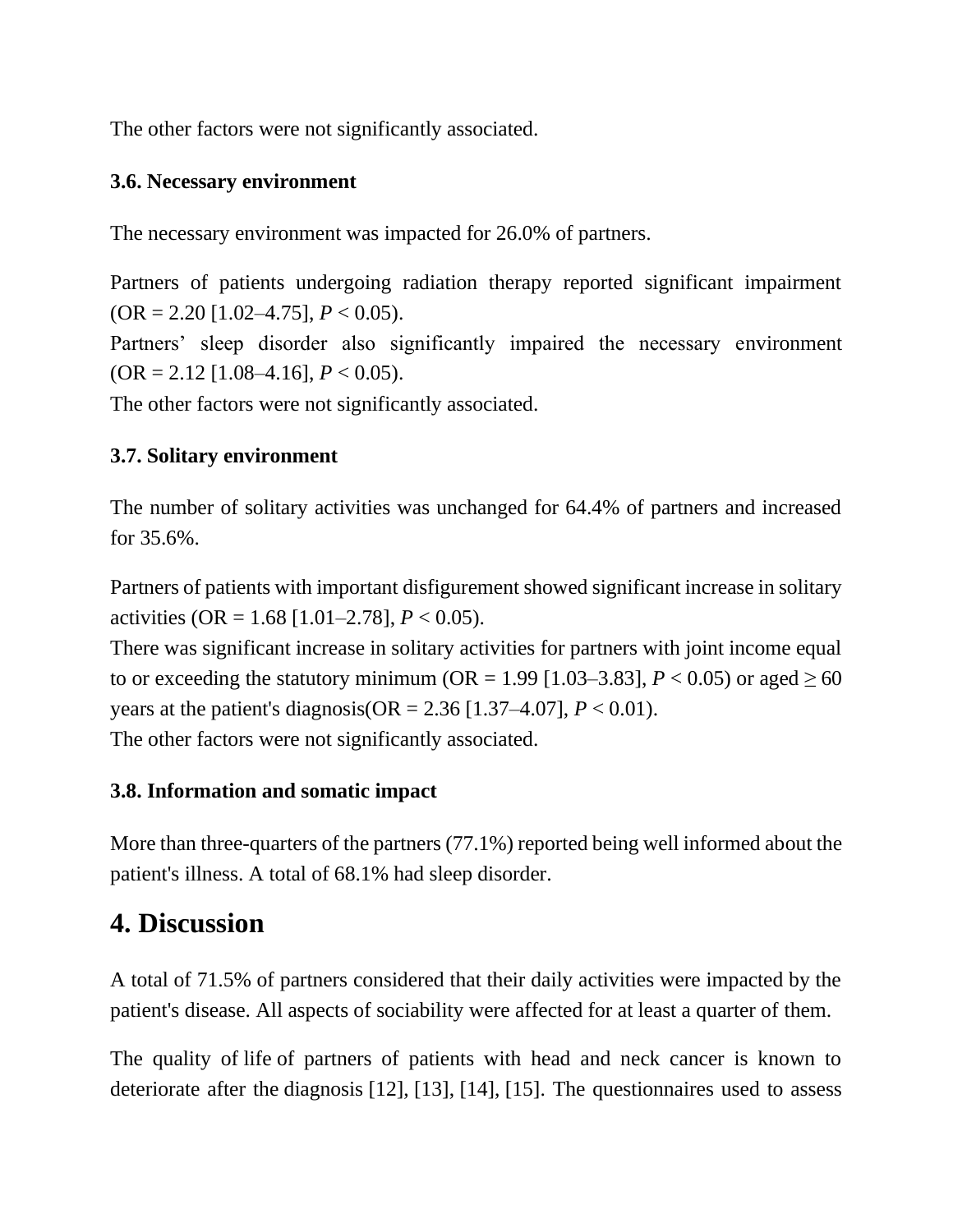this, however, do not cover sociability [15]. The present study is the first to show disease impact on partners' sociability.

The environment seemingly least impacted was that of solitary activities, which increased in a quarter of cases. This was counted as impaired sociability, although this is open to debate: it could be seen as necessary "time out". Moreover, the frequency of telephone calls was not counted as part of this environment, as they seem rather to protect the partner from social isolation. Partners of patients with important disfigurement significantly increased their solitary activity, especially in couples with higher incomes. These findings were in agreement with previous studies [16], [17].

The present univariate analysis, however, is open to discussion: there are probably confounding factors, and multivariate analysis would have been more appropriate. The quantity of missing data, however, made this impossible.

Radiation therapy was significantly associated with impairment of the friendship, unknown, known and necessary environments. Again, this may be a confounding factor, associated with advanced tumor stage. Advanced tumor is associated with disfigurement [18], swallowing disorder [8], [19], impaired general health status [20] and vocal impairment [21]. Here again, multivariate analysis would have been useful.

The friendship environment was significantly impaired for male partners. In France, the mean age of head and neck cancer patients is 55 years [22] and, according to INSEE, the National Institute of Statistics and Economic Studies, men in this age groups are more dependent on their partner for household chores and activities of daily life [23]. Having friends home becomes difficult when your partner has a head and neck cancer. The main endpoint was a closed question allowing only a binary qualitative response. To better assess impact on partners' sociability, a question with a quantitative response would have been better.

Disfigurement considered to be important reinforces isolation and impairs sociability. Goffman uses the term "stigma" [24] for an undesirable attribute that renders the individual different from the norm or social group in which he or she lives. Such "stigmatization" is due to an attribute or physical sequela, such as loss of the voice, which is discrediting and acts as a barrier to social interaction. Relations with other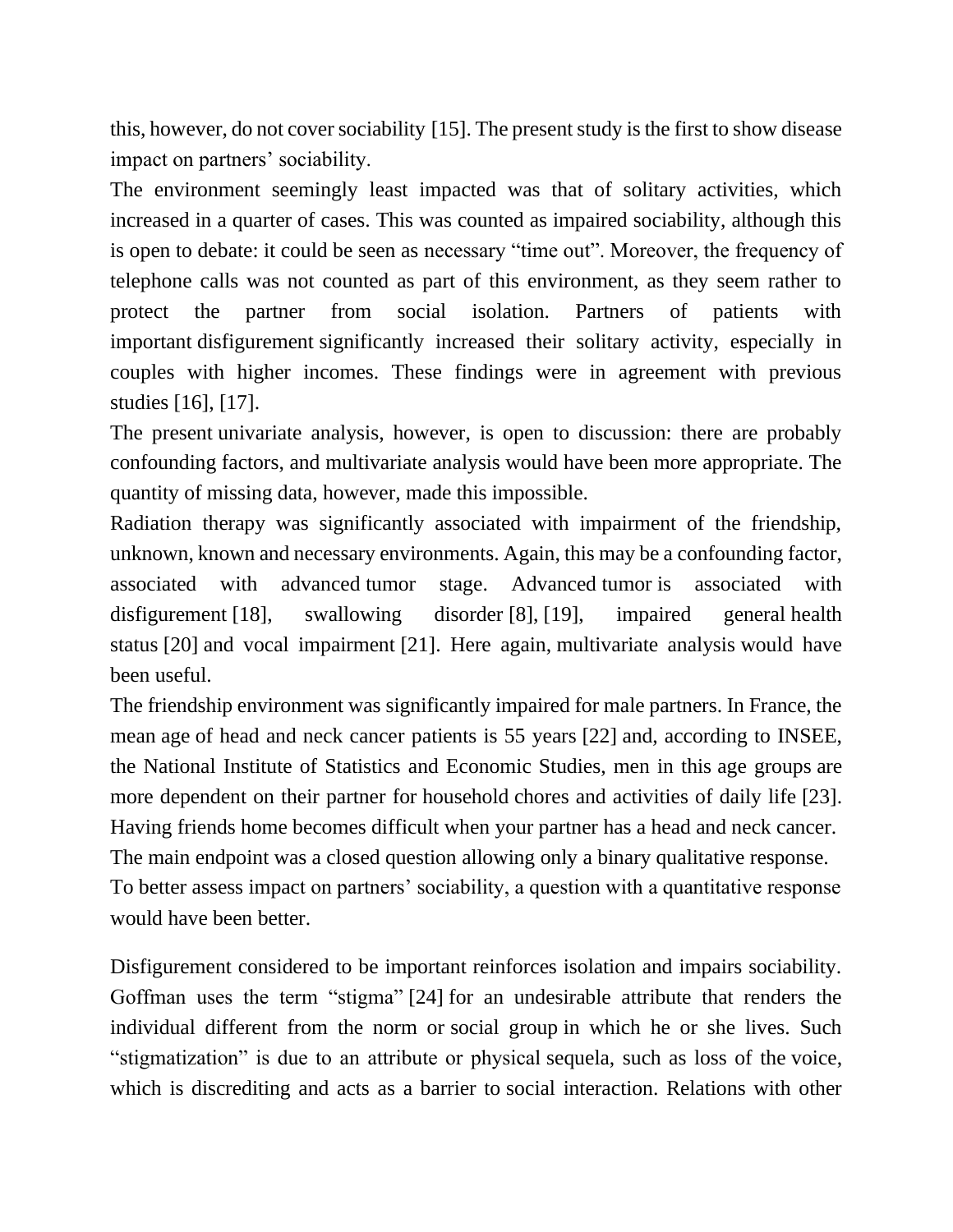people become difficult, especially when sequelae are visible. Stigmatized patients may feel rejected by people they meet. "Normal" people do not know how to react to stigmatization and a feeling of discomfort or avoidance arises.

Finally, we focused exclusively on partners of patients in the early stages of treatment, between 1 and 12 months after diagnosis, when later treatment side-effects have not all set in. Radiation therapy in particular is liable to induce later side effects [25]. A more long-term study of disease impact on partners could have been performed.

# **5. Conclusion**

Although many studies demonstrated the impact of cancer on the quality of life of patients and partners, this is the first to document impairment of partners' sociability. Health professionals need to be aware of such changes, and multidisciplinary management should be undertaken to improve support.

# **Acknowledgments**

We thank the patients and partners who filled out and returned our questionnaires, the ENT physicians, maxillofacial surgeons, stomatologists, oncologists, pathologists, health insurance physicians, multidisciplinary team meeting secretaries, medical secretaries and medical records administrators of the Calvados, Manche, Somme and Nord administrative *Départements*. We also thank the Ligue Contre le *Cancer* of Calvados, Manche and Nord for funding (grant number: PRC07/EB).

# **References**

[1] T. Gay, **L'indispensable de la sociologie,** Studyrama (2006)

[2] E. Babin, G. Grandazzi, **Cooperation between medicine and sociology in head and neck oncology,** Otolaryngol Head Neck Surg, 150 (2014), pp. 712-715, [10.1177/0194599814521783](https://doi.org/10.1177/0194599814521783) [3] D. Carricaburu, M. Ménoret, **Sociologie de la santé : institutions, professions, maladies,** Armand Colin (2004)

[4] E. Babin, E. Sigston, M. Hitier, D. Dehesdin, J.P. Marie, O. Choussy, **Quality of life in head and neck cancers patients: predictive factors, functional and psychosocial outcome,** Eur Arch Otorhinolaryngol, 265 (2008), pp. 265-270, [10.1007/s00405-007-0561-0](https://doi.org/10.1007/s00405-007-0561-0)

[5] A.E. Richardson, R.P. Morton, E.A. Broadbent, **Changes over time in head and neck cancer patients' and caregivers' illness perceptions and relationships with quality of life,** Psychol Health, 31 (2016), pp. 1203-1219, [10.1080/08870446.2016.1203686](https://doi.org/10.1080/08870446.2016.1203686)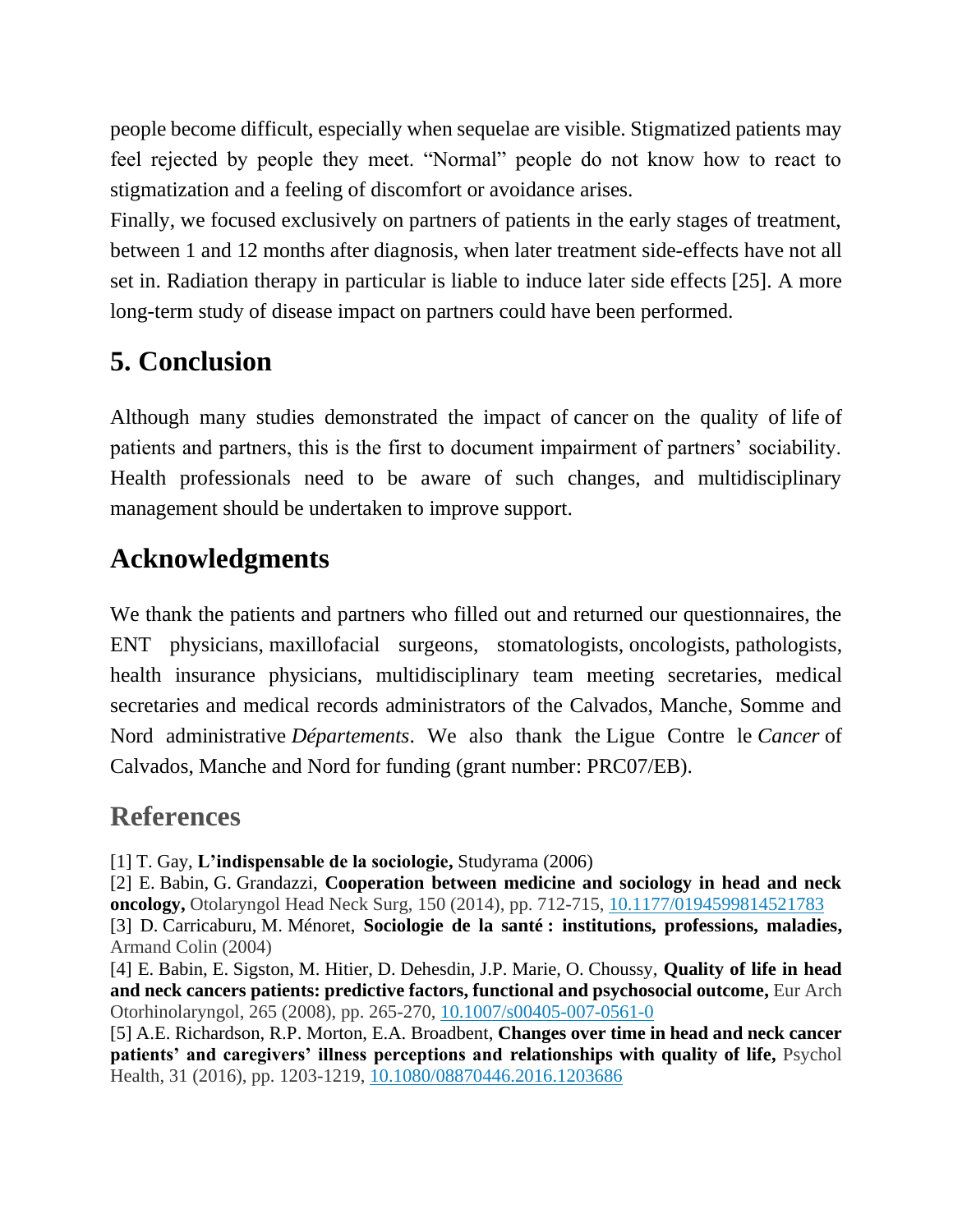[6] E. Babin, N. Heutte, G. Grandazzi, V. Prévost, L. Robard, **Quality of life and supportive care in head and neck cancers,** Bull Cancer, 101 (2014), pp. 505-510, [10.1684/bdc.2014.1960](https://doi.org/10.1684/bdc.2014.1960)

[7] B. Arenaz Búa, H. Pendleton, U. Westin, R. Rydell**Voice and swallowing after total laryngectomy,** Acta Otolaryngol (2017), pp. 1-5, [10.1080/00016489.2017.1384056](https://doi.org/10.1080/00016489.2017.1384056)

[8] M.G.A. van den Berg, H. Rütten, E.L. Rasmussen-Conrad, S. Knuijt, R.P.Takes, C.M.L. van Herpen, *et al.,* **Nutritional status, food intake, and dysphagia in long-term survivors with head and neck cancer treated with chemoradiotherapy: a cross-sectional study,** Head Neck, 36 (2014), pp. 60-65, [10.1002/hed.23265](https://doi.org/10.1002/hed.23265)

[9] M.C. Fingeret, I. Teo, K. Goettsch, **Body image: a critical psychosocial issue for patients with head and neck cancer,** Curr Oncol Rep, 17 (2015), p. 422, [10.1007/s11912-014-0422-0](https://doi.org/10.1007/s11912-014-0422-0)

[10] C. Bidart, **Sociabilités : quelques variables,** Rev Fr Sociol, 29 (1988), pp. 621- 648, [10.2307/3321515](https://doi.org/10.2307/3321515)

[11] K. Bjordal, A. de Graeff, P.M. Fayers, E. Hammerlid, C. van Pottelsberghe, D. Curran, *et al.,* **A 12 country field study of the EORTC QLQ-C30 (version 3.0) and the head and neck cancer specific module (EORTC QLQ-H&N35) in head and neck patients. EORTC Quality of Life Group,** Eur J Cancer, 36 (2000), pp. 1796-1807

[12] M.R. Katz, J.C. Irish, G.M. Devins, G.M. Rodin, P.J. Gullane, **Psychosocial adjustment in head and neck cancer: the impact of disfigurement, gender and social support,** Head Neck, 25 (2003), pp. 103-112, [10.1002/hed.10174](https://doi.org/10.1002/hed.10174)

[13] C.M. Mathieson, L.L. Logan-Smith, J. Phillips, M. MacPhee, E.L. Attia, **Caring for head and neck oncology patients. Does social support lead to better quality of life?,** Can Fam Physician, 42 (1996), pp. 1712-1720

[14] R.P. Morton, **Studies in the quality of life of head and neck cancer patients: results of a two-year longitudinal study and a comparative cross-sectional cross-cultural survey,**  Laryngoscope, 113 (2003), pp. 1091-1103, [10.1097/00005537-200307000-00001](https://doi.org/10.1097/00005537-200307000-00001)

[15] L.E. Vickery, G. Latchford, J. Hewison, M. Bellew, T. Feber, **The impact of head and neck cancer and facial disfigurement on the quality of life of patients and their partners,** Head Neck, 25 (2003), pp. 289-296, [10.1002/hed.10206](https://doi.org/10.1002/hed.10206)

[16] J.D. Smith, A.G. Shuman, M.B. Riba, **Psychosocial issues in patients with head and neck cancer: an updated review with a focus on clinical interventions, Curr Psychiatry** Rep, 19 (2017), p. 56, [10.1007/s11920-017-0811-9](https://doi.org/10.1007/s11920-017-0811-9)

[17] M. Suzuki, M. Deno, M. Myers, T. Asakage, K. Takahashi, K. Saito, *et al.?* **Anxiety and depression in patients after surgery for head and neck cancer in Japan?** Palliat Support Care, 14 (2016), pp. 269-277, [10.1017/S1478951515000930](https://doi.org/10.1017/S1478951515000930)

[18] D.H. Yeh, A. Sahovaler, K. Fung? **Reconstruction after salvage laryngectomy?** Oral Oncol, 75 (2017), pp. 22-27, [10.1016/j.oraloncology.2017.10.009](https://doi.org/10.1016/j.oraloncology.2017.10.009)

[19] J. Hedström, L. Tuomi, C. Finizia, C. Olsson? **Correlations between patient-reported dysphagia screening and penetration-aspiration scores in head and neck cancer patients postoncological treatment,** Dysphagia (2017), [10.1007/s00455-017-9847-6](https://doi.org/10.1007/s00455-017-9847-6)

[20] F. Creighton, A. Lin, E. Leavitt, D. Lin, D. Deschler, K. Emerick? **Factors affecting survival and locoregional control in head and neck cSCCA with nodal metastasis,**  Laryngoscope (2017), [10.1002/lary.27048](https://doi.org/10.1002/lary.27048)

[21] K.E. van Sluis, L. van der Molen, R.J.J.H. van Son, F.J.M. Hilgers, P.A.Bhairosing, M.W.M. van den Brekel, **Objective and subjective voice outcomes after total laryngectomy: a systematic review,** Eur Arch Otorhinolaryngol, 275 (2018), pp. 11-26, [10.1007/s00405-017-](https://doi.org/10.1007/s00405-017-4790-6) [4790-6](https://doi.org/10.1007/s00405-017-4790-6)

[22] Brugère J., Les cancers des voies aérodigestives supérieures, 2002.